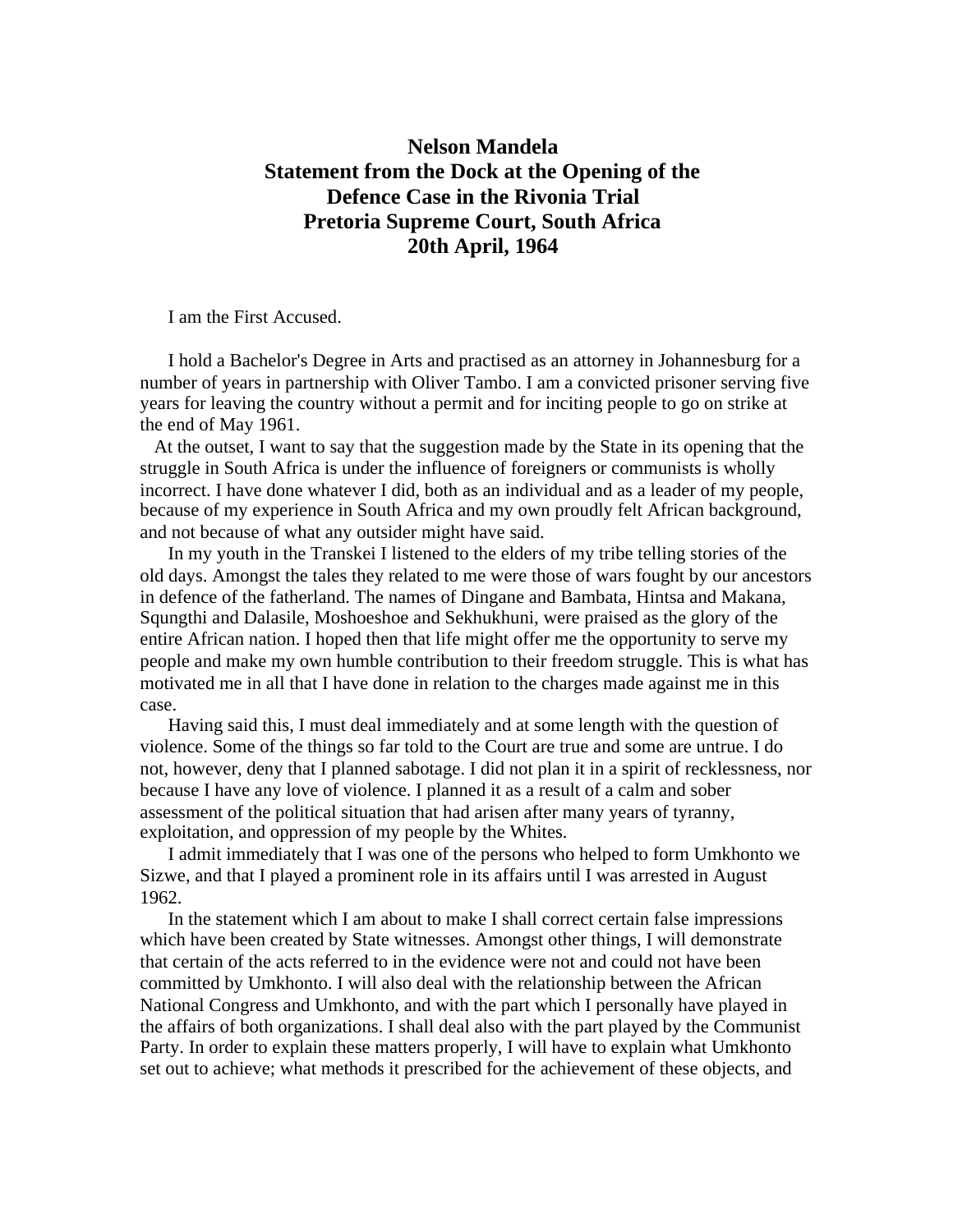why these methods were chosen. I will also have to explain how I became involved in the activities of these organizations.

 I deny that Umkhonto was responsible for a number of acts which clearly fell outside the policy of the organisation, and which have been charged in the indictment against us. I do not know what justification there was for these acts, but to demonstrate that they could not have been authorized by Umkhonto, I want to refer briefly to the roots and policy of the organization.

 I have already mentioned that I was one of the persons who helped to form Umkhonto. I, and the others who started the organization, did so for two reasons. Firstly, we believed that as a result of Government policy, violence by the African people had become inevitable, and that unless responsible leadership was given to canalize and control the feelings of our people, there would be outbreaks of terrorism which would produce an intensity of bitterness and hostility between the various races of this country which is not produced even by war. Secondly, we felt that without violence there would be no way open to the African people to succeed in their struggle against the principle of white supremacy. All lawful modes of expressing opposition to this principle had been closed by legislation, and we were placed in a position in which we had either to accept a permanent state of inferiority, or to defy the Government. We chose to defy the law. We first broke the law in a way which avoided any recourse to violence; when this form was legislated against, and then the Government resorted to a show of force to crush opposition to its policies, only then did we decide to answer violence with violence.

 But the violence which we chose to adopt was not terrorism. We who formed Umkhonto were all members of the African National Congress, and had behind us the ANC tradition of non-violence and negotiation as a means of solving political disputes. We believe that South Africa belongs to all the people who live in it, and not to one group, be it black or white. We did not want an interracial war, and tried to avoid it to the last minute. If the Court is in doubt about this, it will be seen that the whole history of our organization bears out what I have said, and what I will subsequently say, when I describe the tactics which Umkhonto decided to adopt. I want, therefore, to say something about the African National Congress.

 The African National Congress was formed in 1912 to defend the rights of the African people which had been seriously curtailed by the South Africa Act, and which were then being threatened by the Native Land Act. For thirty-seven years - that is until 1949 - it adhered strictly to a constitutional struggle. It put forward demands and resolutions; it sent delegations to the Government in the belief that African grievances could be settled through peaceful discussion and that Africans could advance gradually to full political rights. But White Governments remained unmoved, and the rights of Africans became less instead of becoming greater. In the words of my leader, Chief Lutuli, who became President of the ANC in 1952, and who was later awarded the Nobel Peace Prize:

 "who will deny that thirty years of my life have been spent knocking in vain, patiently, moderately, and modestly at a closed and barred door? What have been the fruits of moderation? The past thirty years have seen the greatest number of laws restricting our rights and progress, until today we have reached a stage where we have almost no rights at all".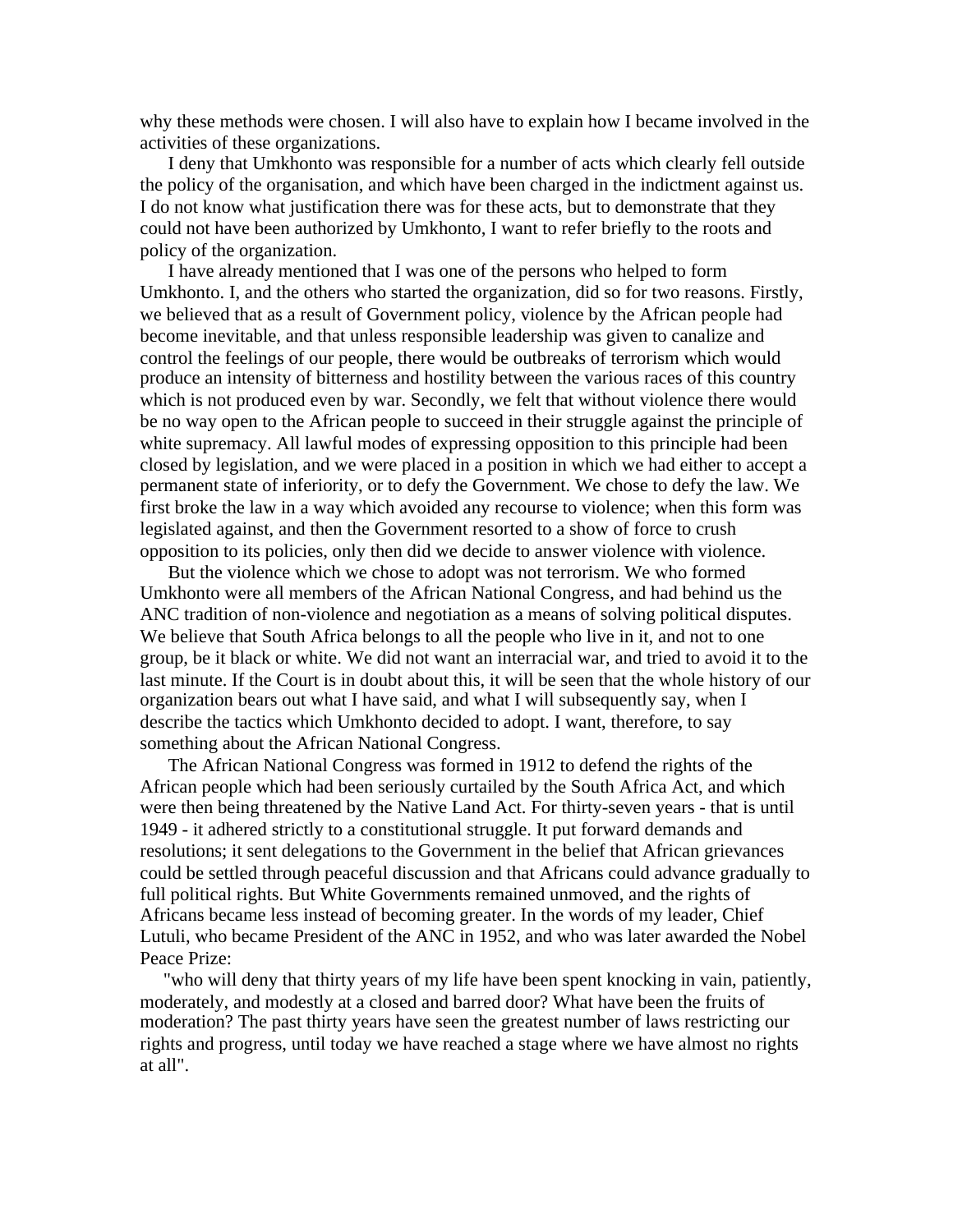Even after 1949, the ANC remained determined to avoid violence. At this time, however, there was a change from the strictly constitutional means of protest which had been employed in the past. The change was embodied in a decision which was taken to protest against apartheid legislation by peaceful, but unlawful, demonstrations against certain laws. Pursuant to this policy the ANC launched the Defiance Campaign, in which I was placed in charge of volunteers. This campaign was based on the principles of passive resistance. More than 8,500 people defied apartheid laws and went to jail.

 Yet there was not a single instance of violence in the course of this campaign on the part of any defier. I and nineteen colleagues were convicted for the role which we played in organizing the campaign, but our sentences were suspended mainly because the Judge found that discipline and non-violence had been stressed throughout. This was the time when the volunteer section of the ANC was established, and when the word

'Amadelakufa' was first used: this was the time when the volunteers were asked to take a pledge to uphold certain principles. Evidence dealing with volunteers and their pledges has been introduced into this case, but completely out of context. The volunteers were not, and are not, the soldiers of a black army pledged to fight a civil war against the whites. They were, and are, dedicated workers who are prepared to lead campaigns initiated by the ANC to distribute leaflets, to organize strikes, or do whatever the particular campaign required. They are called volunteers because they volunteer to face the penalties of imprisonment and whipping which are now prescribed by the legislature for such acts.

 During the Defiance Campaign, the Public Safety Act and the Criminal Law Amendment Act were passed. These Statutes provided harsher penalties for offences committed by way of protests against laws. Despite this, the protests continued and the ANC adhered to its policy of non-violence. In 1956, 156 leading members of the Congress Alliance, including myself, were arrested on a charge of high treason and charges under the Suppression of Communism Act. The non-violent policy of the ANC was put in issue by the State, but when the Court gave judgement some five years later, it found that the ANC did not have a policy of violence. We were acquitted on all counts, which included a count that the ANC sought to set up a communist state in place of the existing regime. The Government has always sought to label all its opponents as communists. This allegation has been repeated in the present case, but as I will show, the ANC is not, and never has been, a communist organization.

 In 1960 there was the shooting at Sharpeville, which resulted in the proclamation of a state of emergency and the declaration of the ANC as an unlawful organization. My colleagues and I, after careful consideration, decided that we would not obey this decree. The African people were not part of the Government and did not make the laws by which they were governed. We believed in the words of the Universal Declaration of Human Rights, that 'the will of the people shall be the basis of authority of the Government', and for us to accept the banning was equivalent to accepting the silencing of the Africans for all time. The ANC refused to dissolve, but instead went underground. We believed it was our duty to preserve this organization which had been built up with almost fifty years of unremitting toil. I have no doubt that no self-respecting White political organization would disband itself if declared illegal by a government in which it had no say.

 In 1960 the Government held a referendum which led to the establishment of the Republic. Africans, who constituted approximately 70 per cent of the population of South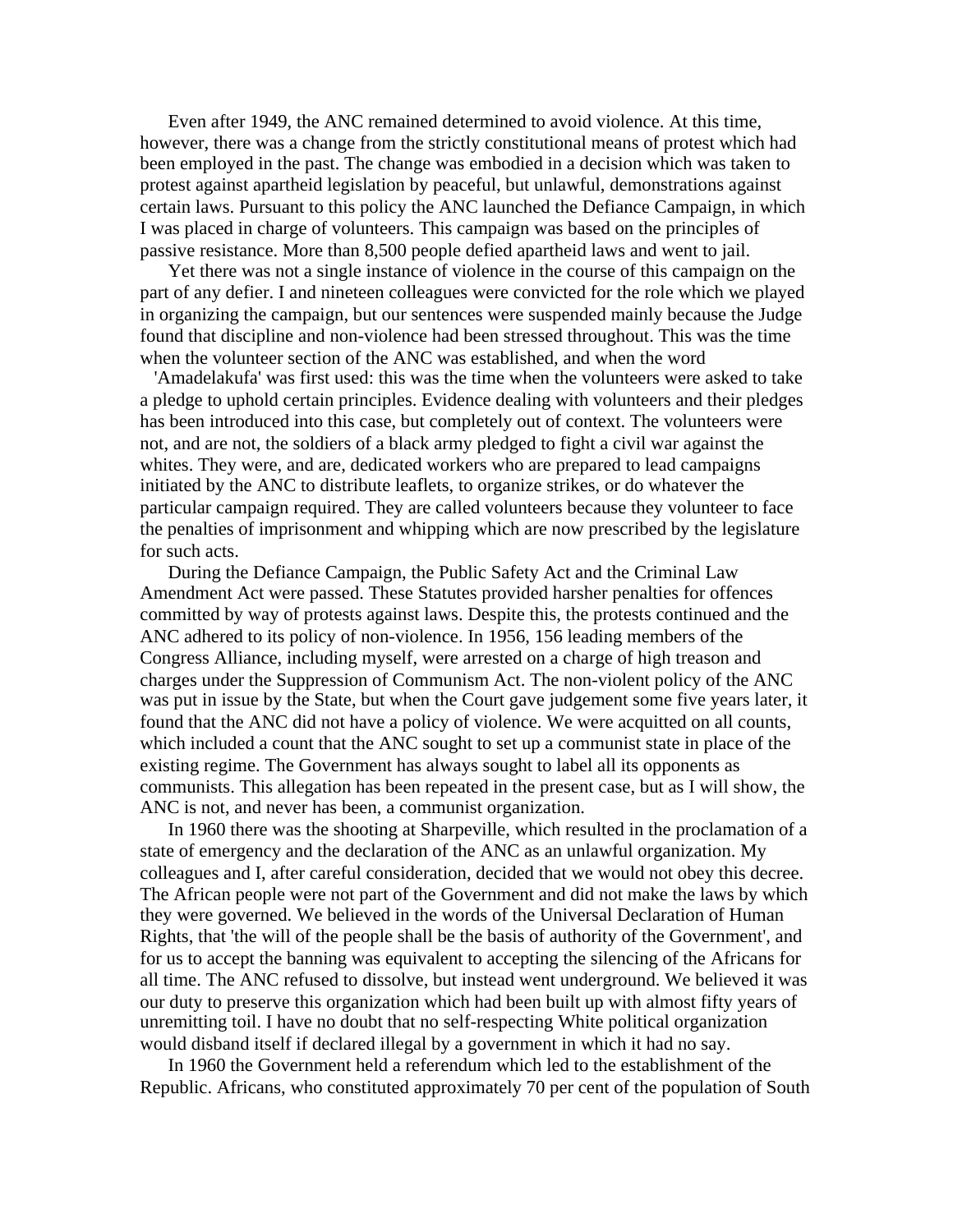Africa, were not entitled to vote, and were not even consulted about the proposed constitutional change. All of us were apprehensive of our future under the proposed White Republic, and a resolution was taken to hold an All-In African Conference to call for a National Convention, and to organize mass demonstrations on the eve of the unwanted Republic, if the Government failed to call the Convention. The conference was attended by Africans of various political persuasions. I was the Secretary of the conference and undertook to be responsible for organizing the national stay-at-home which was subsequently called to coincide with the declaration of the Republic. As all strikes by Africans are illegal, the person organizing such a strike must avoid arrest. I was chosen to be this person, and consequently I had to leave my home and family and my practice and go into hiding to avoid arrest.

 The stay-at-home, in accordance with ANC policy, was to be a peaceful demonstration. Careful instructions were given to organizers and members to avoid any recourse to violence. The Government's answer was to introduce new and harsher laws, to mobilize its armed forces, and to send Saracens, armed vehicles, and soldiers into the townships in a massive show of force designed to intimidate the people. This was an indication that the Government had decided to rule by force alone, and this decision was a milestone on the road to Umkhonto.

 Some of this may appear irrelevant to this trial. In fact, I believe none of it is irrelevant because it will, I hope, enable the Court to appreciate the attitude eventually adopted by the various persons and bodies concerned in the National Liberation Movement. When I went to jail in 1962, the dominant idea was that loss of life should be avoided. I now know that this was still so in 1963.

 I must return to June 1961. What were we, the leaders of our people, to do? Were we to give in to the show of force and the implied threat against future action, or were we to fight it and, if so, how?

 We had no doubt that we had to continue the fight. Anything else would have been abject surrender. Our problem was not whether to fight, but was how to continue the fight. We of the ANC had always stood for a non-racial democracy, and we shrank from any action which might drive the races further apart than they already were. But the hard facts were that fifty years of non-violence had brought the African people nothing but more and more repressive legislation, and fewer and fewer rights. It may not be easy for this Court to understand, but it is a fact that for a long time the people had been talking of violence - of the day when they would fight the White man and win back their country and we, the leaders of the ANC, had nevertheless always prevailed upon them to avoid violence and to pursue peaceful methods. When some of us discussed this in May and June of 1961, it could not be denied that our policy to achieve a nonracial State by nonviolence had achieved nothing, and that our followers were beginning to lose confidence in this policy and were developing disturbing ideas of terrorism.

 It must not be forgotten that by this time violence had, in fact, become a feature of the South African political scene. There had been violence in 1957 when the women of Zeerust were ordered to carry passes; there was violence in 1958 with the enforcement of cattle culling in Sekhukhuniland; there was violence in 1959 when the people of Cato Manor protested against pass raids; there was violence in 1960 when the Government attempted to impose Bantu Authorities in Pondoland. Thirty-nine Africans died in these disturbances. In 1961 there had been riots in Warmbaths, and all this time the Transkei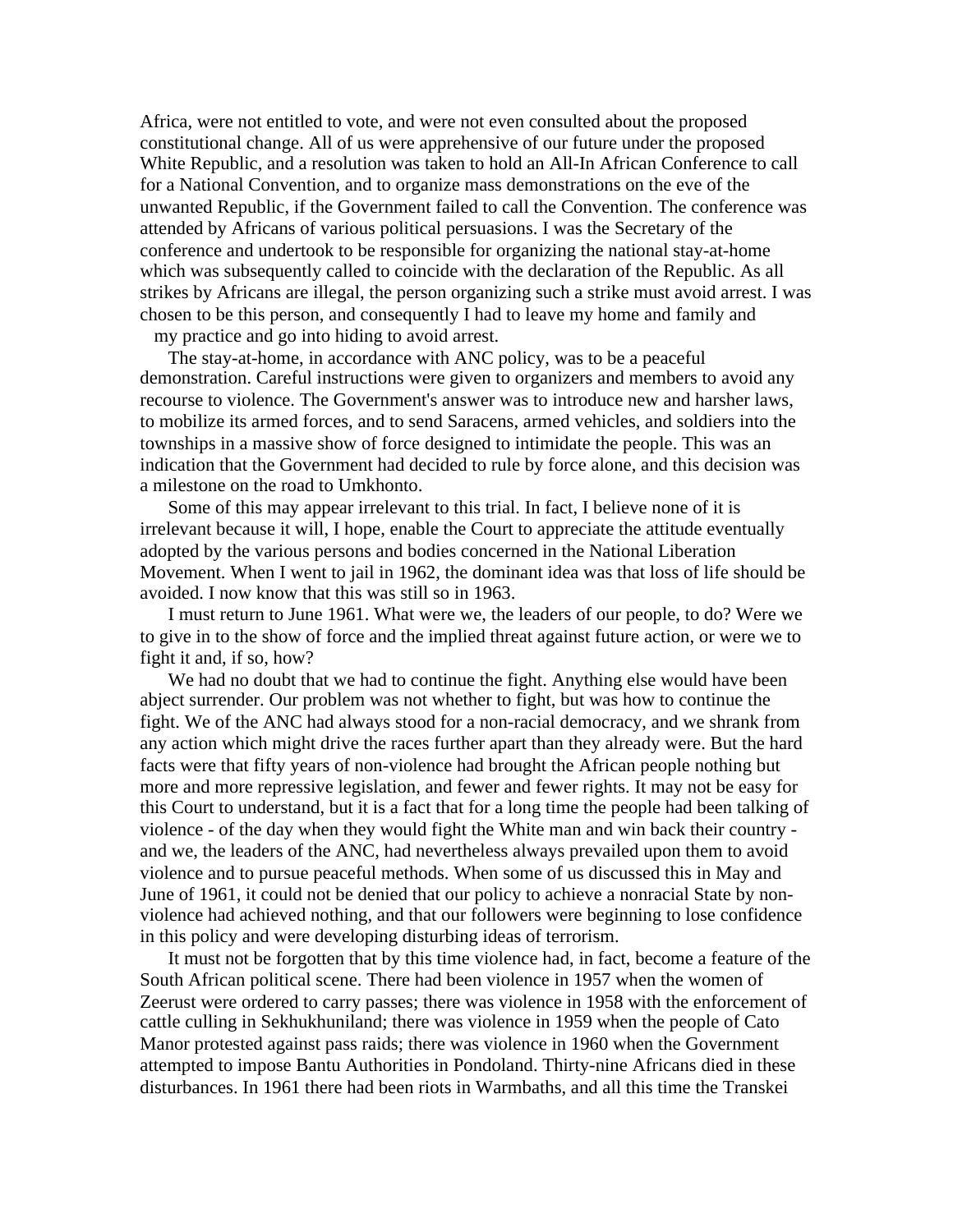had been a seething mass of unrest. Each disturbance pointed clearly to the inevitable growth among Africans of the belief that violence was the only way out - it showed that a Government which uses force to maintain its rule teaches the oppressed to use force to oppose it. Already small groups had arisen in the urban areas and were spontaneously making plans for violent forms of political struggle. There now arose a danger that

these groups would adopt terrorism against Africans, as well as Whites, if not properly directed. Particularly disturbing was the type of violence engendered in places such as Zeerust, Sekhukhuniland, and Pondoland amongst Africans. It was increasingly taking the form, not of struggle against the Government - though this is what prompted it - but of civil strife amongst themselves, conducted in such a way that it could not hope to achieve anything other than a loss of life and bitterness.

 At the beginning of June 1961, after a long and anxious assessment of the South African situation, I, and some colleagues, came to the conclusion that as violence in this country was inevitable, it would be unrealistic and wrong for African leaders to continue preaching peace and non-violence at a time when the Government met our peaceful demands with force.

 This conclusion was not easily arrived at. It was only when all else had failed, when all channels of peaceful protest had been barred to us, that the decision was made to embark on violent forms of political struggle, and to form Umkhonto we Sizwe. We did so not because we desired such a course, but solely because the Government had left us with no other choice. In the Manifesto of Umkhonto published on 16 December 1961, which is Exhibit AD, we said:

 "The time comes in the life of any nation when there remain only two choices submit or fight. That time has now come to South Africa. We shall not submit and we have no choice but to hit back by all means in our power in defence of our people, our future, and our freedom".

 This was our feeling in June of 1961 when we decided to press for a change in the policy of the National Liberation Movement. I can only say that I felt morally obliged to do what I did.

 We who had taken this decision started to consult leaders of various organizations, including the ANC. I will not say whom we spoke to, or what they said, but I wish to deal with the role of the African National Congress in this phase of the struggle, and with the policy and objectives of Umkhonto we Sizwe.

 As far as the ANC was concerned, it formed a clear view which can be summarized as follows:

 a.It was a mass political organization with a political function to fulfill. Its members had joined on the express policy of non-violence.

 b.Because of all this, it could not and would not undertake violence. This must be stressed. One cannot turn such a body into the small, closely knit organization required for sabotage. Nor would this be politically correct, because it would result in members ceasing to carry out this essential activity: political propaganda and organization. Nor was it permissible to change the whole nature of the organization.

 c.On the other hand, in view of this situation I have described, the ANC was prepared to depart from its fifty-year-old policy of non-violence to this extent that it would no longer disapprove of properly controlled violence. Hence members who undertook such activity would not be subject to disciplinary action by the ANC.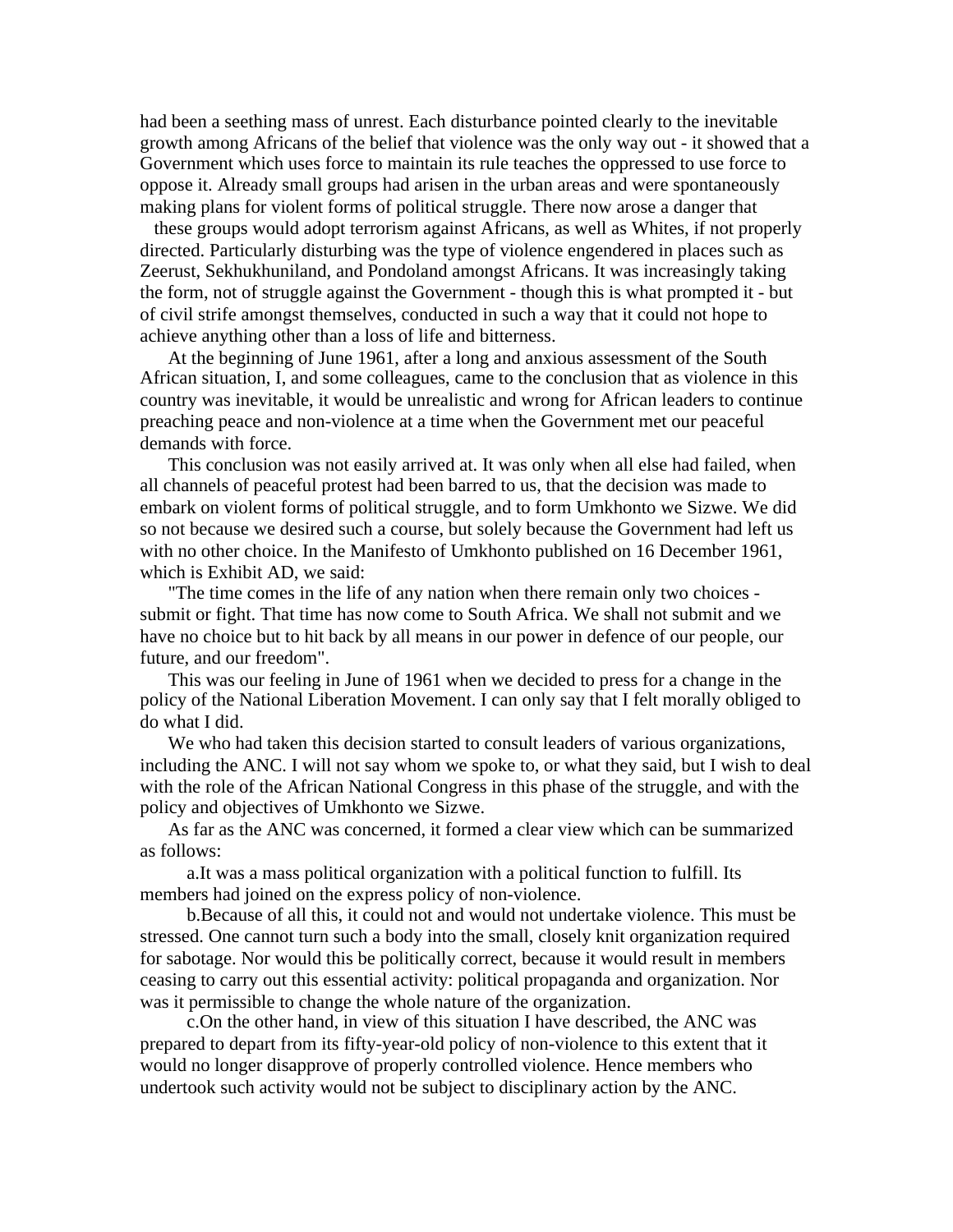I say 'properly controlled violence' because I made it clear that if I formed the organization I would at all times subject it to the political guidance of the ANC and would not undertake any different form of activity from that contemplated without the consent of the ANC. And I shall now tell the Court how that form of violence came to be determined.

 As a result of this decision, Umkhonto was formed in November 1961. When we took this decision, and subsequently formulated our plans, the ANC heritage of non-violence and racial harmony was very much with us. We felt that the country was drifting towards a civil war in which Blacks and Whites would fight each other. We viewed the situation with alarm. Civil war could mean the destruction of what the ANC stood for; with civil war, racial peace would be more difficult than ever to achieve. We already have examples in South African history of the results of war. It has taken more than fifty years for the scars of the South African War to disappear. How much longer would it take to eradicate the scars of inter-racial civil war, which could not be fought without a great loss of life on both sides?

 The avoidance of civil war had dominated our thinking for many years, but when we decided to adopt violence as part of our policy, we realized that we might one day have to face the prospect of such a war. This had to be taken into account in formulating our plans. We required a plan which was flexible and which permitted us to act in accordance with the needs of the times; above all, the plan had to be one which recognized civil war as the last resort, and left the decision on this question to the future. We did not want to be committed to civil war, but we wanted to be ready if it became inevitable.

 Four forms of violence were possible. There is sabotage, there is guerrilla warfare, there is terrorism, and there is open revolution. We chose to adopt the first method and to exhaust it before taking any other decision.

 In the light of our political background the choice was a logical one. Sabotage did not involve loss of life, and it offered the best hope for future race relations. Bitterness would be kept to a minimum and, if the policy bore fruit, democratic government could become a reality. This is what we felt at the time, and this is what we said in our Manifesto (Exhibit AD):

 "We of Umkhonto we Sizwe have always sought to achieve liberation without bloodshed and civil clash. We hope, even at this late hour, that our first actions will awaken everyone to a realization of the disastrous situation to which the Nationalist policy is leading. We hope that we will bring the Government and its supporters to their senses before it is too late, so that both the Government and its policies can be changed before matters reach the desperate state of civil war."

 The initial plan was based on a careful analysis of the political and economic situation of our country. We believed that South Africa depended to a large extent on foreign capital and foreign trade. We felt that planned destruction of power plants, and interference with rail and telephone communications, would tend to scare away capital from the country, make it more difficult for goods from the industrial areas to reach the seaports on schedule, and would in the long run be a heavy drain on the economic life of the country, thus compelling the voters of the country to reconsider their position.

 Attacks on the economic life lines of the country were to be linked with sabotage on Government buildings and other symbols of apartheid. These attacks would serve as a source of inspiration to our people. In addition, they would provide an outlet for those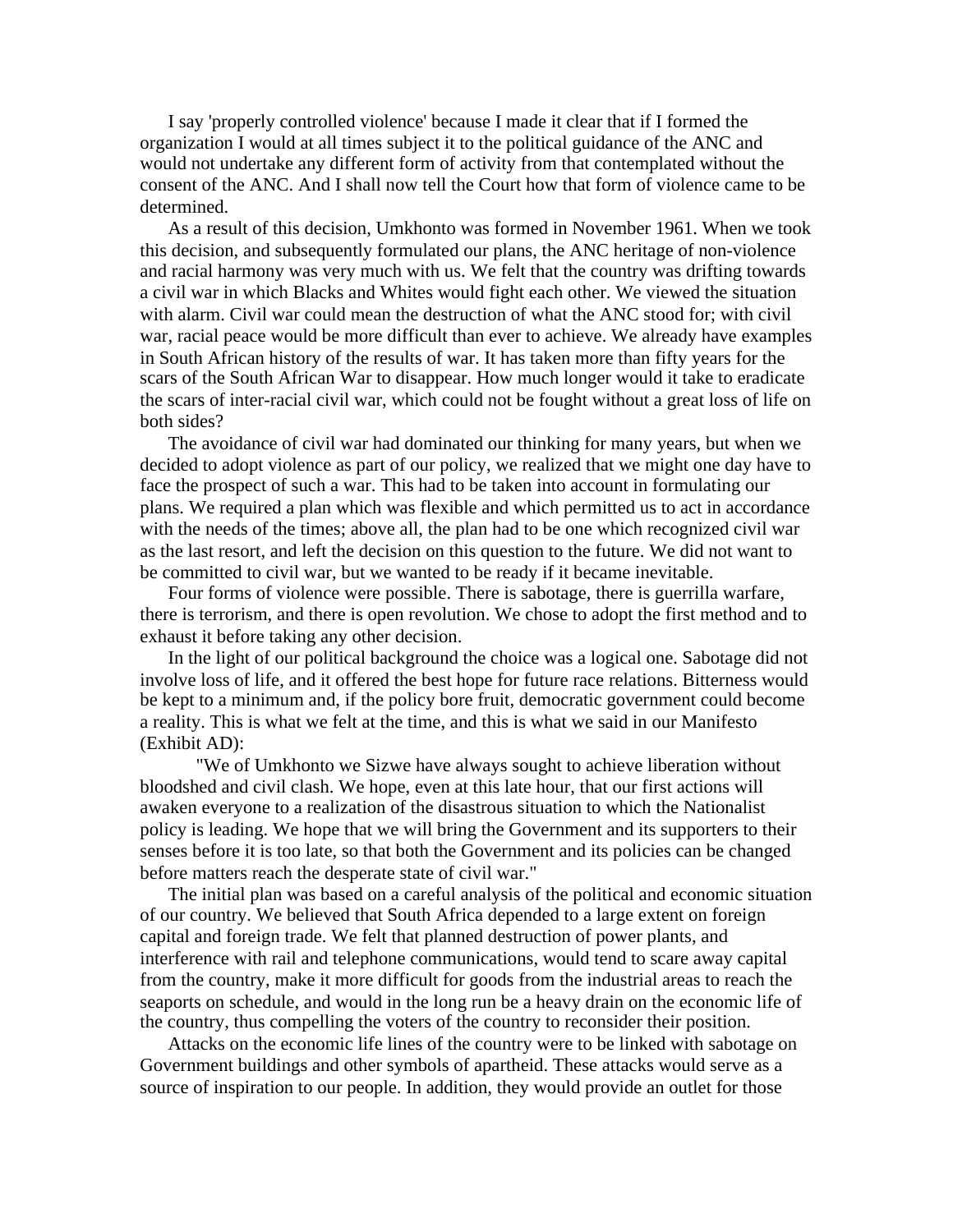people who were urging the adoption of violent methods and would enable us to give concrete proof to our followers that we had adopted a stronger line and were fighting back against Government violence. In addition, if mass action were successfully organized, and mass reprisals taken, we felt that sympathy for our cause would be roused in other countries, and that greater pressure would be brought to bear on the South African Government.

 This then was the plan. Umkhonto was to perform sabotage, and strict instructions were given to its members right from the start, that on no account were they to injure or kill people in planning or carrying out operations. These instructions have been referred to in the evidence of 'Mr. X' and 'Mr. Z'.

 The affairs of the Umkhonto were controlled and directed by a National High Command, which had powers of co-option and which could, and did, appoint Regional Commands. The High Command was the body which determined tactics and targets and was in charge of training and finance. Under the High Command there were Regional Commands which were responsible for the direction of the local sabotage groups. Within the framework of the policy laid down by the National High Command, the Regional Commands had authority to select the targets to be attacked. They had no authority to

go beyond the prescribed framework and thus had no authority to embark upon acts which endangered life, or which did not fit into the overall plan of sabotage. For instance, Umkhonto members were forbidden ever to go armed into operation. Incidentally, the terms High Command and Regional Command were an importation from the Jewish national underground organization Irgun Zvai Leumi, which operated in Israel between 1944 and 1948.

 Umkhonto had its first operation on 16 December 1961, when Government buildings in Johannesburg, Port Elizabeth and Durban were attacked. The selection of targets is proof of the policy to which I have referred. Had we intended to attack life we would have selected targets where people congregated and not empty buildings and power stations. The sabotage which was committed before 16 December 1961 was the work of isolated groups and had no connection whatever with Umkhonto. In fact, some of these and a number of later acts were claimed by other organizations.

 The Manifesto of Umkhonto was issued on the day that operations commenced. The response to our actions and Manifesto among the white population was characteristically violent. The Government threatened to take strong action, and called upon its supporters to stand firm and to ignore the demands of the Africans. The Whites failed to respond by suggesting change; they responded to our call by suggesting the laager.

 In contrast, the response of the Africans was one of encouragement. Suddenly there was hope again. Things were happening. People in the townships became eager for political news. A great deal of enthusiasm was generated by the initial successes, and people began to speculate on how soon freedom would be obtained.

 But we in Umkhonto weighed up the white response with anxiety. The lines were being drawn. The whites and blacks were moving into separate camps, and the prospects of avoiding a civil war were made less. The white newspapers carried reports that sabotage would be punished by death. If this was so, how could we continue to keep Africans away from terrorism?

 Already scores of Africans had died as a result of racial friction. In 1920 when the famous leader, Masabala, was held in Port Elizabeth jail, twenty-four of a group of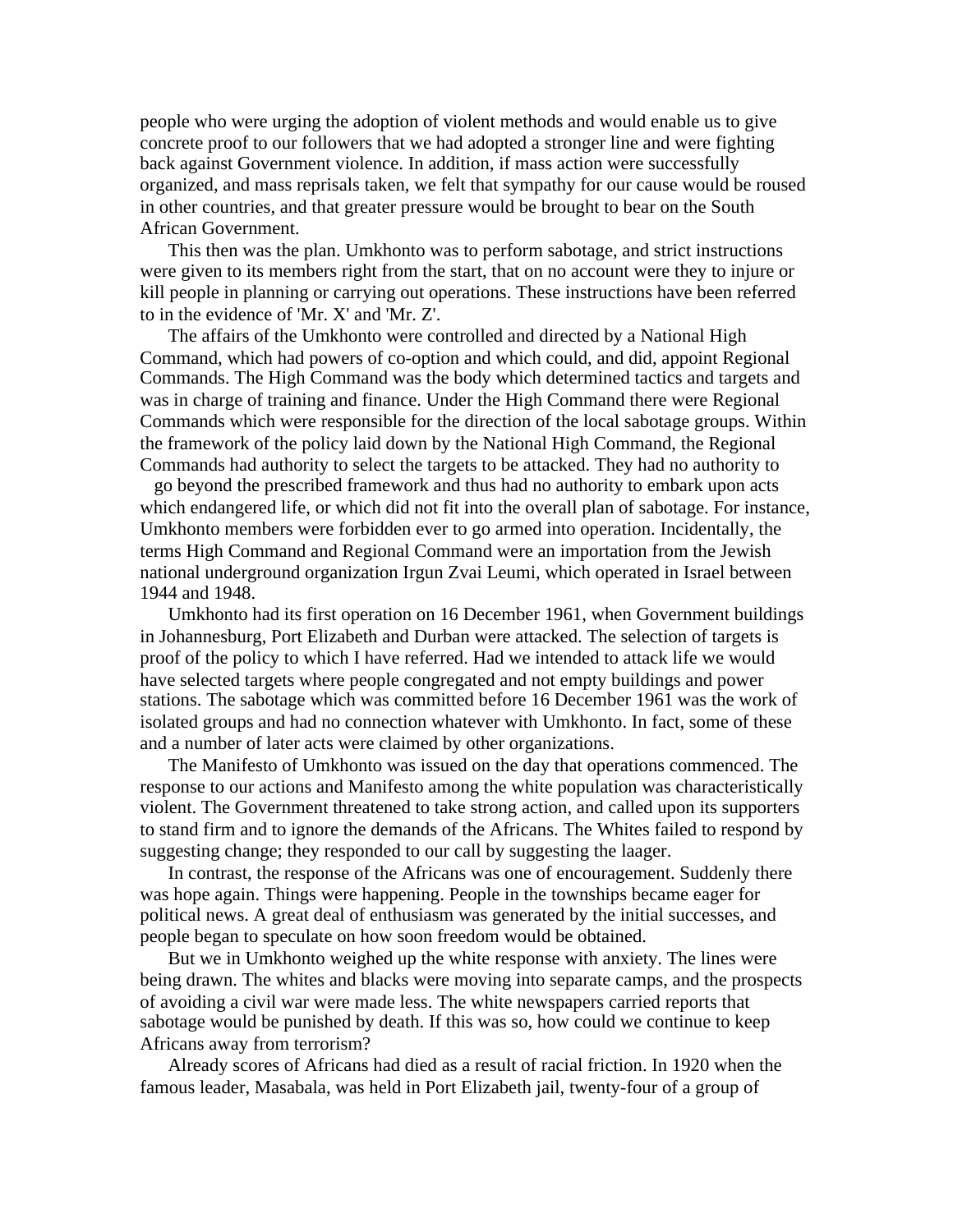Africans who had gathered to demand his release, were killed by the police and white civilians. In 1921, more than one hundred Africans died in the Bulhoek affair. In 1924 over two hundred Africans were killed when the Administrator of South-West Africa led a force against a group which had rebelled against the imposition of dog tax. On 1 May 1950, eighteen Africans died as a result of police shootings during the strike. On 21 March 1960, sixty-nine unarmed Africans died at Sharpeville.

 How many more Sharpevilles would there be in the history of our country? And how many more Sharpevilles could the country stand without violence and terror becoming the order of the day? And what would happen to our people when that stage was reached? In the long run we felt certain we must succeed, but at what cost to ourselves and the rest of the country? And if this happened, how could black and white ever live together again in peace and harmony? These were the problems that faced us, and these were our decisions.

 Experience convinced us that rebellion would offer the Government limitless opportunities for the indiscriminate slaughter of our people. But it was precisely because the soil of South Africa is already drenched with the blood of innocent Africans that we felt it our duty to make preparations as a long-term undertaking to use force in order to defend ourselves against force. If war were inevitable, we wanted the fight to be conducted on terms most favourable to our people. The fight which held out prospects best for us and the least risk of life to both sides was guerrilla warfare. We decided,

therefore, in our preparations for the future, to make provision for the possibility of guerrilla warfare.

 All whites undergo compulsory military training, but no such training was given to Africans. It was in our view essential to build up a nucleus of trained men who would be able to provide the leadership which would be required if guerrilla warfare started. We had to prepare for such a situation before it became too late to make proper preparations. It was also necessary to build up a nucleus of men trained in civil administration and other professions, so that Africans would be equipped to participate in the government of this country as soon as they were allowed to do so.

 At this stage it was decided that I should attend the Conference of the Pan-African Freedom Movement for Central, East, and Southern Africa, which was to be held early in 1962 in Addis Ababa, and, because of our need for preparation, it was also decided that, after the conference, I would undertake a tour of the African States with a view to obtaining facilities for the training of soldiers, and that I would also solicit scholarships for the higher education of matriculated Africans. Training in both fields would be necessary, even if changes came about by peaceful means. Administrators would be necessary who would be willing and able to administer a non-racial State and so would men be necessary to control the army and police force of such a State.

 It was on this note that I left South Africa to proceed to Addis Ababa as a delegate of the ANC. My tour was a success. Wherever I went I met sympathy for our cause and promises of help. All Africa was united against the stand of White South Africa, and even in London I was received with great sympathy by political leaders, such as Mr. Gaitskell and Mr. Grimond. In Africa I was promised support by such men as Julius Nyerere, now President of Tanganyika; Mr. Kawawa, then Prime Minister of Tanganyika; Emperor Haile Selassie of Ethiopia; General Abboud, President of the Sudan; Habib Bourguiba, President of Tunisia; Ben Bella, now President of Algeria; Modibo Keita, President of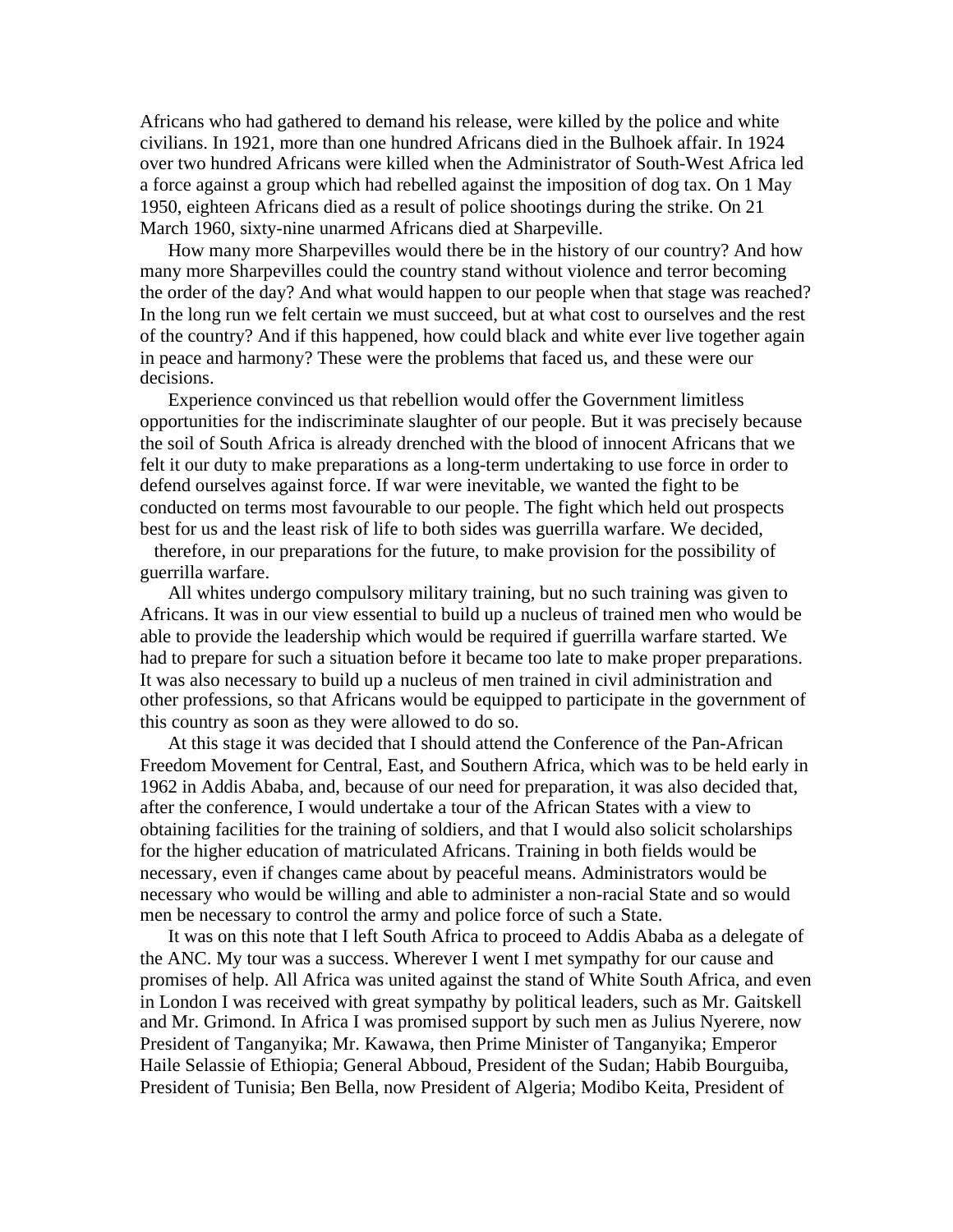Mali; Leopold Senghor, President of Senegal; Sekou Toure, President of Guinea; President Tubman of Liberia; and Milton Obote, Prime Minister of Uganda. It was Ben Bella who invited me to visit Oujda, the Headquarters of the Algerian Army of National Liberation, the visit which is described in my diary, one of the Exhibits.

 I started to make a study of the art of war and revolution and, whilst abroad, underwent a course in military training. If there was to be guerrilla warfare, I wanted to be able to stand and fight with my people and to share the hazards of war with them. Notes of lectures which I received in Algeria are contained in Exhibit 16, produced in evidence. Summaries of books on guerrilla warfare and military strategy have also been produced. I have already admitted that these documents are in my writing, and I acknowledge that I made these studies to equip myself for the role which I might have to play if the struggle drifted into guerrilla warfare. I approached this question as every African Nationalist should do. I was completely objective. The Court will see that I attempted to examine all types of authority on the subject - from the East and from the West, going back to the classic work of Clausewitz, and covering such a variety as Mao Tse Tung and Che Guevara on the one hand, and the writings on the Anglo-Boer War on the other. Of course, these notes are merely summaries of the books I read and do not contain my personal views.

 I also made arrangements for our recruits to undergo military training. But here it was impossible to organize any scheme without the co-operation of the ANC offices in Africa. I consequently obtained the permission of the ANC in South Africa to do this. To this extent then there was a departure from the original decision of the ANC, but it applied outside South Africa only. The first batch of recruits actually arrived in Tanganyika when I was passing through that country on my way back to South Africa.

 I returned to South Africa and reported to my colleagues on the results of my trip. On my return I found that there had been little alteration in the political scene save that the threat of a death penalty for sabotage had now become a fact. The attitude of my colleagues in Umkhonto was much the same as it had been before I left. They were feeling their way cautiously and felt that it would be a long time before the possibilities of sabotage were exhausted. In fact, the view was expressed by some that the training of recruits was premature. This is recorded by me in the document which is Exhibit

R.14. After a full discussion, however, it was decided to go ahead with the plans for military training because of the fact that it would take many years to build up a sufficient nucleus of trained soldiers to start a guerrilla campaign, and whatever happened the training would be of value.

 I wish to turn now to certain general allegations made in this case by the State. But before doing so, I wish to revert to certain occurrences said by witnesses to have happened in Port Elizabeth and East London. I am referring to the bombing of private houses of pro-Government persons during September, October and November 1962. I do not know what justification there was for these acts, nor what provocation had been given. But if what I have said already is accepted, then it is clear that these acts had nothing to do with the carrying out of the policy of Umkhonto.

 One of the chief allegations in the indictment is that the ANC was a party to a general conspiracy to commit sabotage. I have already explained why this is incorrect but how, externally, there was a departure from the original principle laid down by the ANC. There has, of course, been overlapping of functions internally as well, because there is a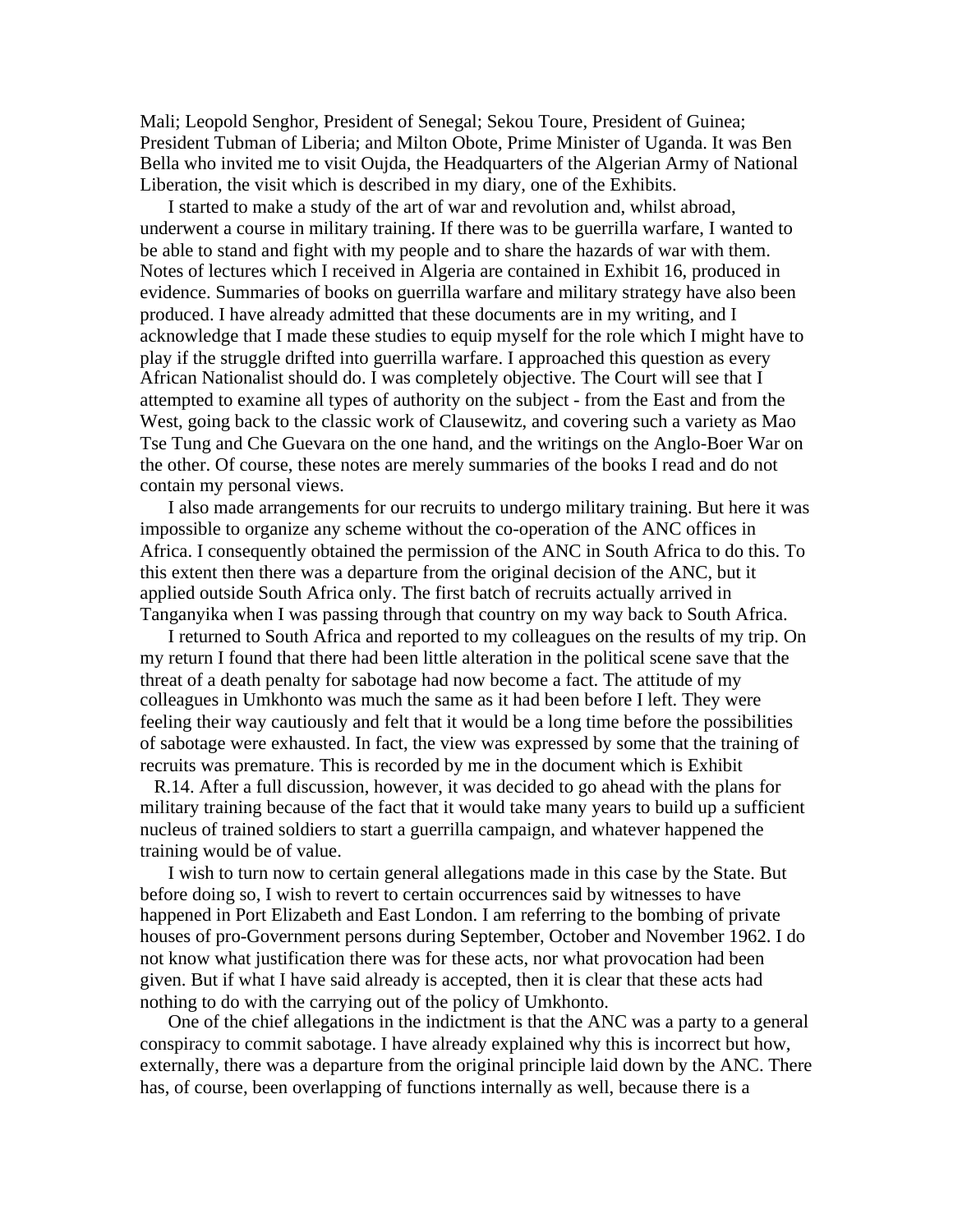difference between a resolution adopted in the atmosphere of a committee room and the concrete difficulties that arise in the field of practical activity. At a later stage the position was further affected by bannings and house arrests, and by persons leaving the country to take up political work abroad. This led to individuals having to do work in different capacities. But though this may have blurred the distinction between Umkhonto and the ANC, it by no means abolished that distinction. Great care was taken to keep the activities of the two organizations in South Africa distinct. The ANC remained a mass political body of Africans only carrying on the type of political work they had conducted prior to 1961. Umkhonto remained a small organization recruiting its members from different races and organizations and trying to achieve its own particular object. The fact that members of Umkhonto were recruited from the ANC, and the fact that persons served both organizations, like Solomon Mbanjwa, did not, in our view, change the nature of the ANC or give it a policy of violence. This overlapping of officers, however, was more the exception than the rule. This is why persons such as 'Mr. X' and 'Mr. Z', who were on the Regional Command of their respective areas, did not participate in any of the ANC committees or activities, and why people such as Mr. Bennett Mashiyana and Mr. Reginald Ndubi did not hear of sabotage at their ANC meetings.

 Another of the allegations in the indictment is that Rivonia was the headquarters of Umkhonto. This is not true of the time when I was there. I was told, of course, and knew that certain of the activities of the Communist Party were carried on there. But this is no reason (as I shall presently explain) why I should not use the place.

I came there in the following manner:

 1.As already indicated, early in April 1961 I went underground to organize the May general strike. My work entailed travelling throughout the country, living now in African townships, then in country villages and again in cities. During the second half of the year I started visiting the Parktown home of Arthur Goldreich, where I used to meet my family privately. Although I had no direct political association with him, I had known Arthur Goldreich socially since 1958.

 2.In October, Arthur Goldreich informed me that he was moving out of town and offered me a hiding place there. A few days thereafter, he arranged for Michael Harmel to take me to Rivonia. I naturally found Rivonia an ideal place for the man who lived the life of an outlaw. Up to that time I had been compelled to live indoors during the daytime and could only venture out under cover of darkness. But at Liliesleaf [farm, Rivonia,] I could live differently and work far more efficiently.

 3.For obvious reasons, I had to disguise myself and I assumed the fictitious name of David. In December, Arthur Goldreich and his family moved in. I stayed there until I went abroad on 11 January 1962. As already indicated, I returned in July 1962 and was arrested in Natal on 5 August.

 4.Up to the time of my arrest, Liliesleaf farm was the headquarters of neither the African National Congress nor Umkhonto. With the exception of myself, none of the officials or members of these bodies lived there, no meetings of the governing bodies were ever held there, and no activities connected with them were either organized or directed from there. On numerous occasions during my stay at Liliesleaf farm I met both

the Executive Committee of the ANC, as well as the NHC, but such meetings were held elsewhere and not on the farm.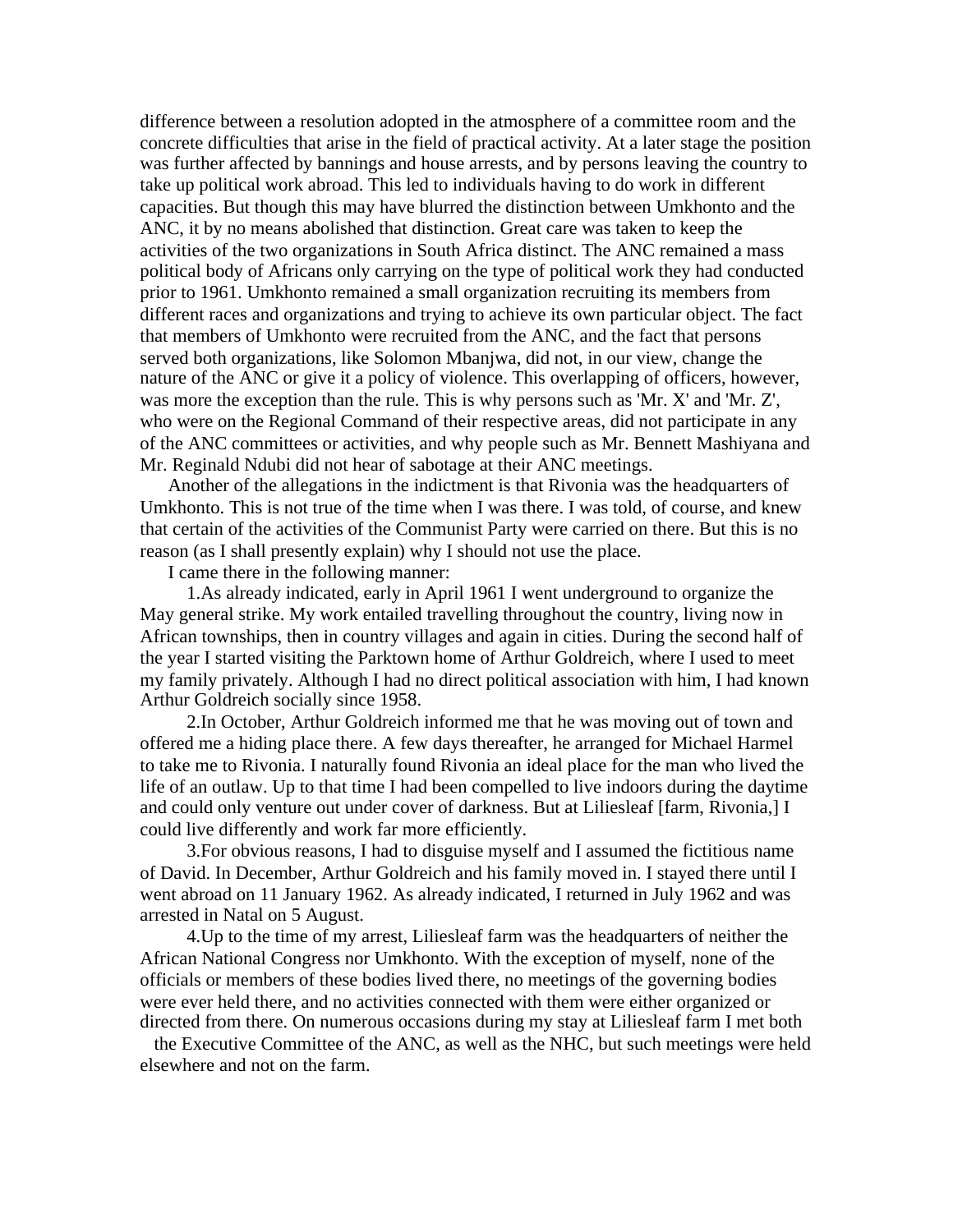5.Whilst staying at Liliesleaf farm, I frequently visited Arthur Goldreich in the main house and he also paid me visits in my room. We had numerous political discussions covering a variety of subjects. We discussed ideological and practical questions, the Congress Alliance, Umkhonto and its activities generally, and his experiences as a soldier in the Palmach, the military wing of the Haganah. Haganah was the political authority of the Jewish National Movement in Palestine.

 6.Because of what I had got to know of Goldreich, I recommended on my return to South Africa that he should be recruited to Umkhonto. I do not know of my personal knowledge whether this was done.

 Another of the allegations made by the State is that the aims and objects of the ANC and the Communist Party are the same. I wish to deal with this and with my own political position, because I must assume that the State may try to argue from certain Exhibits that I tried to introduce Marxism into the ANC. The allegation as to the ANC is false. This is an old allegation which was disproved at the Treason Trial and which has again reared its head. But since the allegation has been made again, I shall deal with it as well as with the relationship between the ANC and the Communist Party and Umkhonto and that party.

 The ideological creed of the ANC is, and always has been, the creed of African Nationalism. It is not the concept of African Nationalism expressed in the cry, 'Drive the White man into the sea'. The African Nationalism for which the ANC stands is the concept of freedom and fulfilment for the African people in their own land. The most important political document ever adopted by the ANC is the 'Freedom Charter'. It is by no means a blueprint for a socialist state. It calls for redistribution, but not nationalization, of land; it provides for nationalization of mines, banks, and monopoly industry, because big monopolies are owned by one race only, and without such nationalization racial domination would be perpetuated despite the spread of political power. It would be a hollow gesture to repeal the Gold Law prohibitions against Africans when all gold mines are owned by European companies. In this respect the ANC's policy corresponds with the old policy of the present Nationalist Party which, for many years, had as part of its programme the nationalization of the gold mines which, at that time, were controlled by foreign capital. Under the Freedom Charter, nationalization would take place in an economy based on private enterprise. The realization of the Freedom Charter would open up fresh fields for a prosperous African population of all classes, including the middle class. The ANC has never at any period of its history advocated a revolutionary change in the economic structure of the country, nor has it, to the best of my recollection, ever condemned capitalist society.

 As far as the Communist Party is concerned, and if I understand its policy correctly, it stands for the establishment of a State based on the principles of Marxism. Although it is prepared to work for the Freedom Charter, as a short term solution to the problems created by white supremacy, it regards the Freedom Charter as the beginning, and not the end, of its programme.

 The ANC, unlike the Communist Party, admitted Africans only as members. Its chief goal was, and is, for the African people to win unity and full political rights. The Communist Party's main aim, on the other hand, was to remove the capitalists and to replace them with a working-class government. The Communist Party sought to emphasize class distinctions whilst the ANC seeks to harmonize them. This is a vital distinction.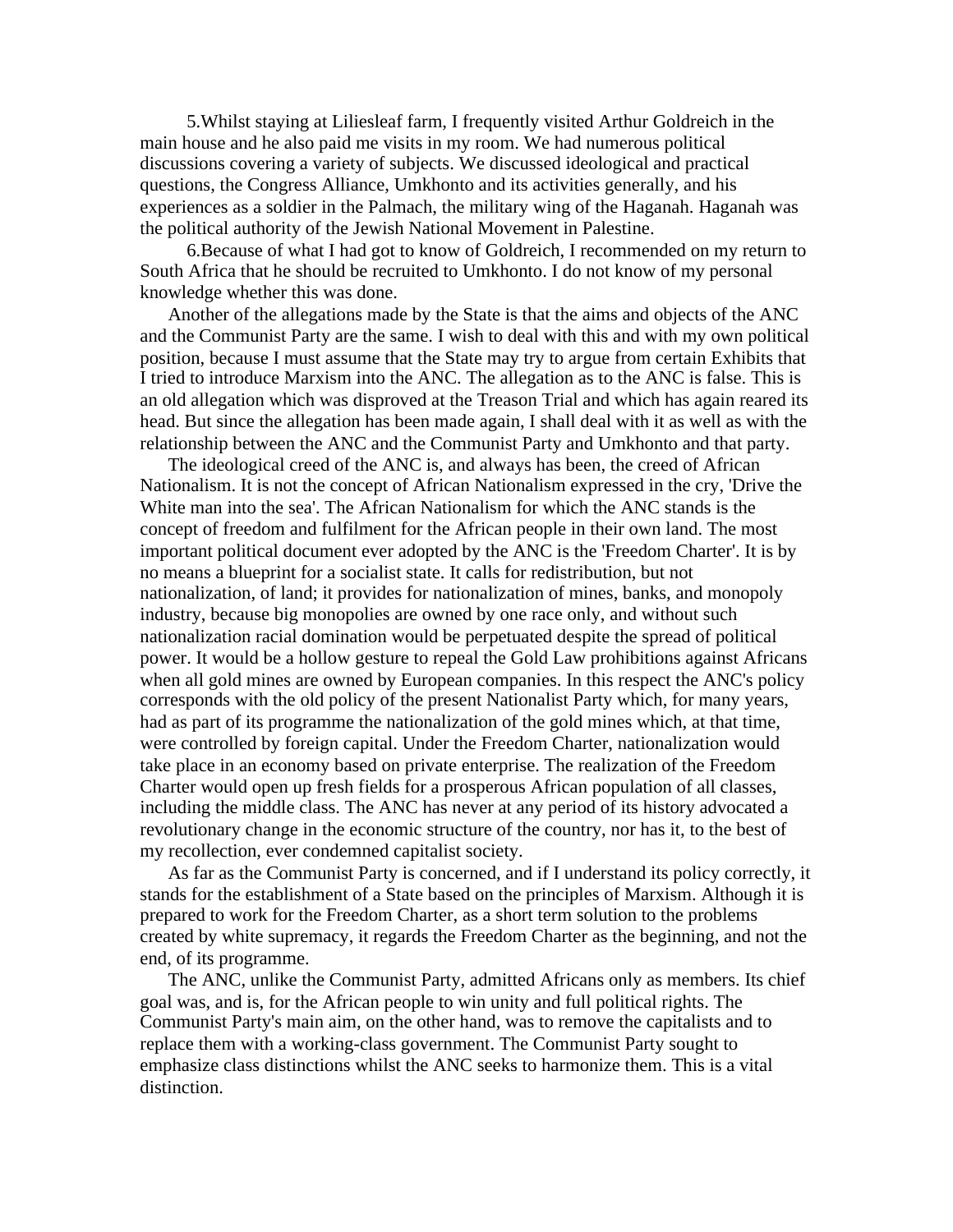It is true that there has often been close co-operation between the ANC and the Communist Party. But co-operation is merely proof of a common goal - in this case the removal of white supremacy - and is not proof of a complete community of interests.

 The history of the world is full of similar examples. Perhaps the most striking illustration is to be found in the co-operation between Great Britain, the United States of America, and the Soviet Union in the fight against Hitler. Nobody but Hitler would have dared to suggest that such co-operation turned Churchill or Roosevelt into communists or communist tools, or that Britain and America were working to bring about a communist world.

 Another instance of such co-operation is to be found precisely in Umkhonto. Shortly after Umkhonto was constituted, I was informed by some of its members that the Communist Party would support Umkhonto, and this then occurred. At a later stage the support was made openly.

 I believe that communists have always played an active role in the fight by colonial countries for their freedom, because the short-term objects of communism would always correspond with the long-term objects of freedom movements. Thus communists have played an important role in the freedom struggles fought in countries such as Malaya, Algeria, and Indonesia, yet none of these States today are communist countries. Similarly in the underground resistance movements which sprung up in Europe during the last World War, communists played an important role. Even General Chiang Kai-Shek, today one of the bitterest enemies of communism, fought together with the communists against the ruling class in the struggle which led to his assumption of power in China in the 1930s.

 This pattern of co-operation between communists and non-communists has been repeated in the National Liberation Movement of South Africa. Prior to the banning of the Communist Party, joint campaigns involving the Communist Party and the Congress movements were accepted practice. African communists could, and did, become members of the ANC, and some served on the National, Provincial, and local committees. Amongst those who served on the National Executive are Albert Nzula, a former Secretary of the Communist Party, Moses Kotane, another former Secretary, and J. B. Marks, a former member of the Central Committee.

 I joined the ANC in 1944, and in my younger days I held the view that the policy of admitting communists to the ANC, and the close co-operation which existed at times on specific issues between the ANC and the Communist Party, would lead to a watering down of the concept of African Nationalism. At that stage I was a member of the African National Congress Youth League, and was one of a group which moved for the expulsion of communists from the ANC. This proposal was heavily defeated. Amongst those who voted against the proposal were some of the most conservative sections of African political opinion. They defended the policy on the ground that from its inception the ANC was formed and built up, not as a political party with one school of political thought, but as a Parliament of the African people, accommodating people of various political convictions, all united by the common goal of national liberation. I was eventually won over to this point of view and I have upheld it ever since.

 It is perhaps difficult for white South Africans, with an ingrained prejudice against communism, to understand why experienced African politicians so readily accept communists as their friends. But to us the reason is obvious. Theoretical differences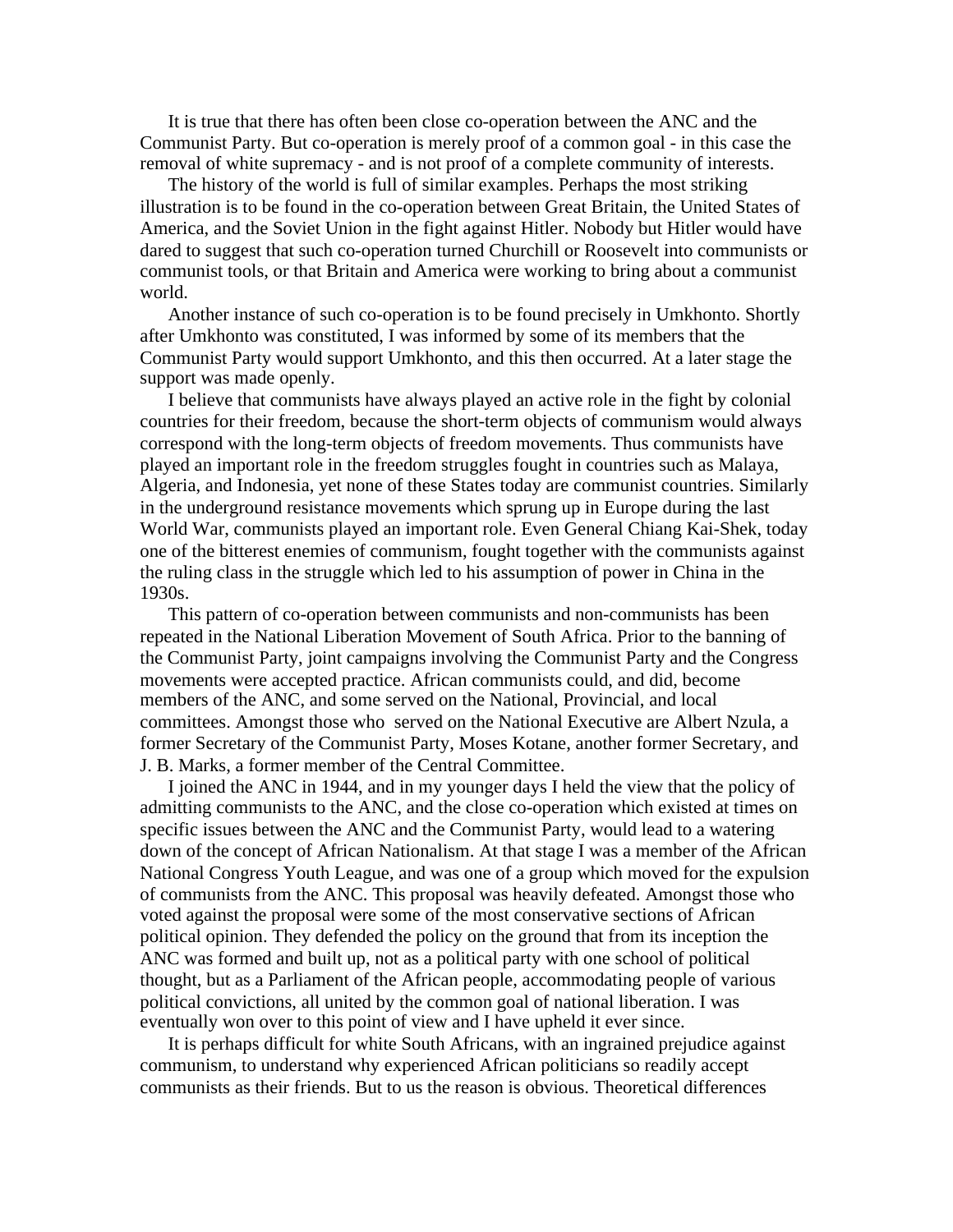amongst those fighting against oppression is a luxury we cannot afford at this stage. What is more, for many decades communists were the only political group in South Africa who were prepared to treat Africans as human beings and their equals; who were prepared to eat with us; talk with us, live with us, and work with us. They were the only political group which was prepared to work with the Africans for the attainment of political rights and a stake in society. Because of this, there are many Africans who, today, tend to equate freedom with communism. They are supported in this belief by a legislature which brands all exponents of democratic government and African freedom as communists and bans many of them (who are not communists) under the Suppression of Communism Act. Although I have never been a member of the Communist Party, I myself have been named under that pernicious Act because of the role I played in the Defiance Campaign. I have also been banned and imprisoned under that Act.

 It is not only in internal politics that we count communists as amongst those who support our cause. In the international field, communist countries have always come to our aid. In the United Nations and other Councils of the world the communist bloc has supported the Afro-Asian struggle against colonialism and often seems to be more sympathetic to our plight than some of the Western powers. Although there is a universal condemnation of apartheid, the communist bloc speaks out against it with a louder voice than most of the white world. In these circumstances, it would take a brash young politician, such as I was in 1949, to proclaim that the Communists are our enemies.

 I turn now to my own position. I have denied that I am a communist, and I think that in the circumstances I am obliged to state exactly what my political beliefs are. I have always regarded myself, in the first place, as an African patriot. After all, I was born in Umtata, forty-six years ago. My guardian was my cousin, who was the acting paramount chief of Tembuland, and I am related both to the present paramount chief of Tembuland, Sabata Dalindyebo, and to Kaizer Matanzima, the Chief Minister of the Transkei.

 Today I am attracted by the idea of a classless society, an attraction which springs in part from Marxist reading and, in part, from my admiration of the structure and organization of early African societies in this country. The land, then the main means of production, belonged to the tribe. There were no rich or poor and there was no exploitation.

 It is true, as I have already stated, that I have been influenced by Marxist thought. But this is also true of many of the leaders of the new independent States. Such widely different persons as Gandhi, Nehru, Nkrumah, and Nasser all acknowledge this fact. We all accept the need for some form of socialism to enable our people to catch up with the advanced countries of this world and to overcome their legacy of extreme poverty. But this does not mean we are Marxists.

 Indeed, for my own part, I believe that it is open to debate whether the Communist Party has any specific role to play at this particular stage of our political struggle. The basic task at the present moment is the removal of race discrimination and the attainment of democratic rights on the basis of the Freedom Charter. In so far as that Party furthers this task, I welcome its assistance. I realize that it is one of the means by which people of all races can be drawn into our struggle.

 From my reading of Marxist literature and from conversations with Marxists, I have gained the impression that communists regard the parliamentary system of the West as undemocratic and reactionary. But, on the contrary, I am an admirer of such a system.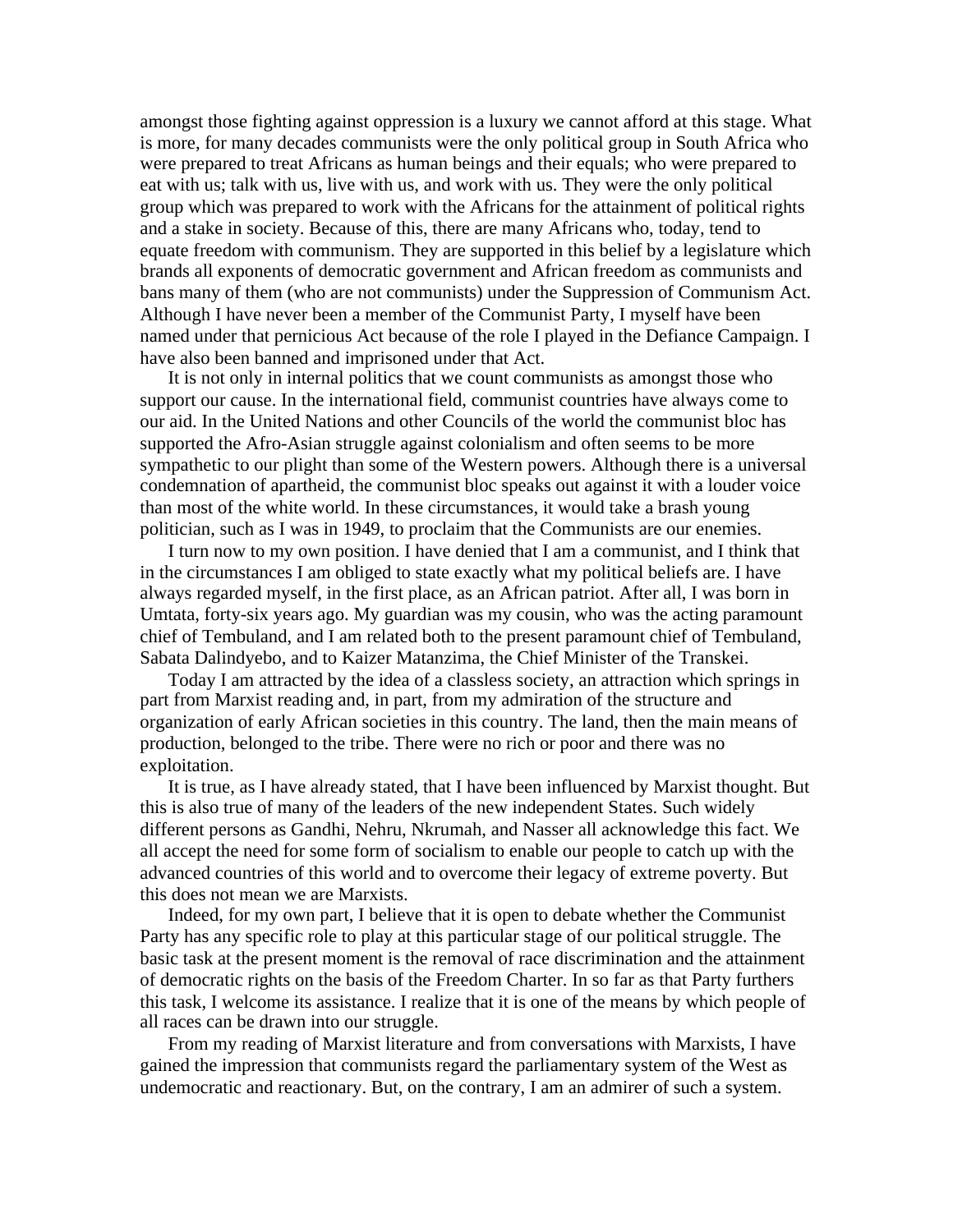The Magna Carta, the Petition of Rights, and the Bill of Rights are documents which are held in veneration by democrats throughout the world.

 I have great respect for British political institutions, and for the country's system of justice. I regard the British Parliament as the most democratic institution in the world, and the independence and impartiality of its judiciary never fail to arouse my admiration.

 The American Congress, that country's doctrine of separation of powers, as well as the independence of its judiciary, arouses in me similar sentiments.

 I have been influenced in my thinking by both West and East. All this has led me to feel that in my search for a political formula, I should be absolutely impartial and objective. I should tie myself to no particular system of society other than of socialism. I must leave myself free to borrow the best from the West and from the East . . .

 There are certain Exhibits which suggest that we received financial support from abroad, and I wish to deal with this question. Our political struggle has always been financed from internal sources - from funds raised by our own people and by our own supporters. Whenever we had a special campaign or an important political case - for example, the Treason Trial - we received financial assistance from sympathetic individuals and organizations in the Western countries. We had never felt it necessary to go beyond these sources.

 But when in 1961 the Umkhonto was formed, and a new phase of struggle introduced, we realized that these events would make a heavy call on our slender resources, and that the scale of our activities would be hampered by the lack of funds. One of my instructions, as I went abroad in January 1962, was to raise funds from the African states.

 I must add that, whilst abroad, I had discussions with leaders of political movements in Africa and discovered that almost every single one of them, in areas which had still not attained independence, had received all forms of assistance from the socialist countries, as well as from the West, including that of financial support. I also discovered that some well-known African states, all of them non-communists, and even anti-communists, had received similar assistance.

 On my return to the Republic, I made a strong recommendation to the ANC that we should not confine ourselves to Africa and the Western countries, but that we should also send a mission to the socialist countries to raise the funds which we so urgently needed.

 I have been told that after I was convicted such a mission was sent, but I am not prepared to name any countries to which it went, nor am I at liberty to disclose the names of the organizations and countries which gave us support or promised to do so.

 As I understand the State case, and in particular the evidence of 'Mr. X', the suggestion is that Umkhonto was the inspiration of the Communist Party which sought by playing upon imaginary grievances to enrol the African people into an army which ostensibly was to fight for African freedom, but in reality was fighting for a communist state. Nothing could be further from the truth. In fact the suggestion is preposterous. Umkhonto was formed by Africans to further their struggle for freedom in their own land. Communists and others supported the movement, and we only wish that more sections of the community would join us.

 Our fight is against real, and not imaginary, hardships or, to use the language of the State Prosecutor, 'so-called hardships'. Basically, we fight against two features which are the hallmarks of African life in South Africa and which are entrenched by legislation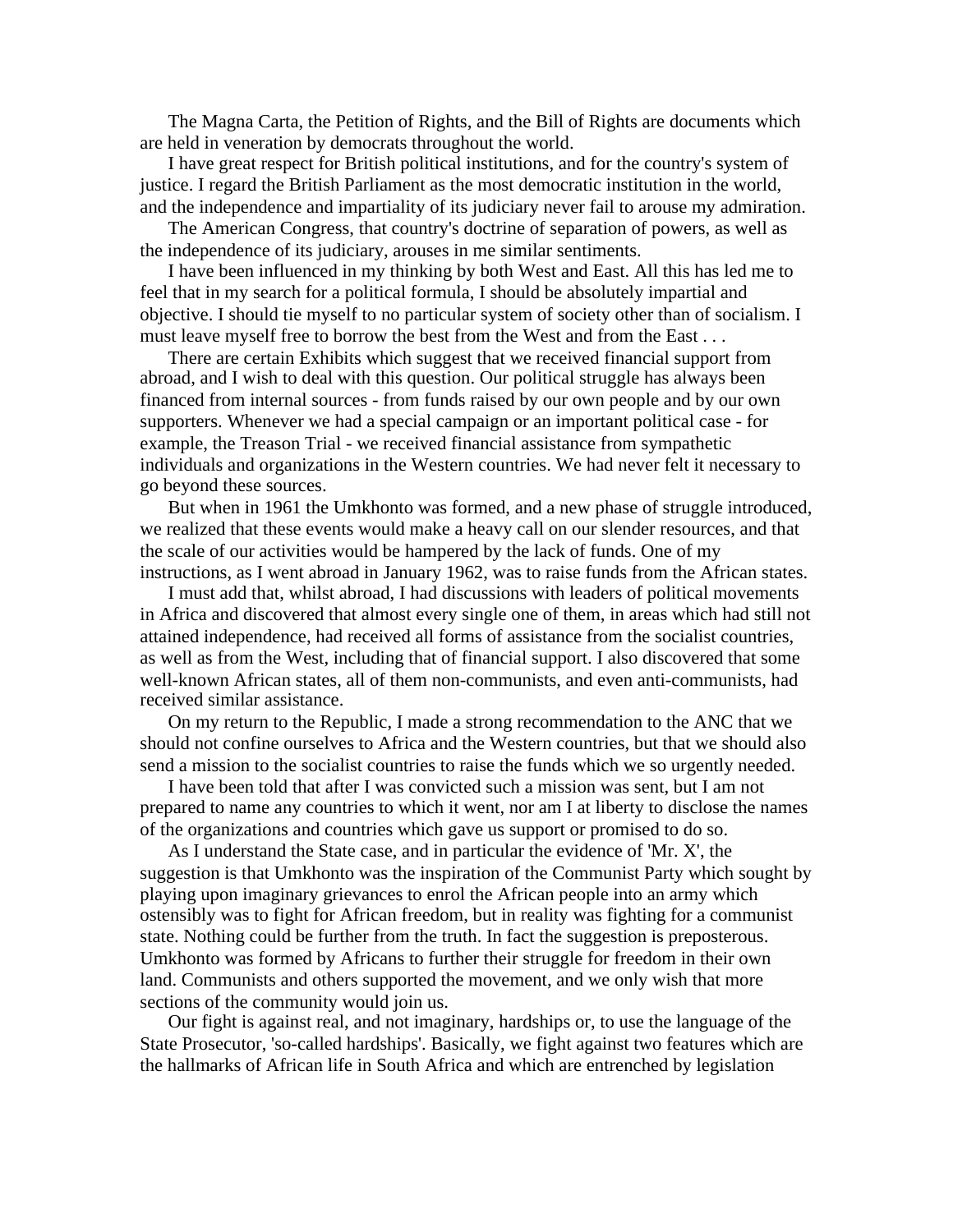which we seek to have repealed. These features are poverty and lack of human dignity, and we do not need communists or so-called 'agitators' to teach us about these things.

 South Africa is the richest country in Africa, and could be one of the richest countries in the world. But it is a land of extremes and remarkable contrasts. The whites enjoy what may well be the highest standard of living in the world, whilst Africans live in poverty and misery. Forty per cent of the Africans live in hopelessly overcrowded and, in some cases, drought-stricken Reserves, where soil erosion and the overworking of the soil makes it impossible for them to live properly off the land. Thirty per cent are labourers, labour tenants, and squatters on white farms and work and live under conditions similar to those of the serfs of the Middle Ages. The other 30 per cent live in towns where they have developed economic and social habits which bring them closer in many respects to white standards. Yet most Africans, even in this group, are impoverished by low incomes and high cost of living.

 The highest-paid and the most prosperous section of urban African life is in Johannesburg. Yet their actual position is desperate. The latest figures were given on 25 March 1964 by Mr. Carr, Manager of the Johannesburg Non-European Affairs Department. The poverty datum line for the average African family in Johannesburg (according to Mr. Carr's department) is R42.84 per month. He showed that the average monthly wage is R32.24 and that 46 per cent of all African families in Johannesburg do not earn enough to keep them going.

 Poverty goes hand in hand with malnutrition and disease. The incidence of malnutrition and deficiency diseases is very high amongst Africans. Tuberculosis, pellagra, kwashiorkor, gastro-enteritis, and scurvy bring death and destruction of health. The incidence of infant mortality is one of the highest in the world. According to the Medical Officer of Health for Pretoria, tuberculosis kills forty people a day (almost all Africans), and in 1961 there were 58,491 new cases reported. These diseases not only destroy the vital organs of the body, but they result in retarded mental conditions and lack of initiative, and reduce powers of concentration. The secondary results of such conditions affect the whole community and the standard of work performed by African labourers.

 The complaint of Africans, however, is not only that they are poor and the whites are rich, but that the laws which are made by the whites are designed to preserve this situation. There are two ways to break out of poverty. The first is by formal education, and the second is by the worker acquiring a greater skill at his work and thus higher wages. As far as Africans are concerned, both these avenues of advancement are deliberately curtailed by legislation.

 The present Government has always sought to hamper Africans in their search for education. One of their early acts, after coming into power, was to stop subsidies for African school feeding. Many African children who attended schools depended on this supplement to their diet. This was a cruel act.

 There is compulsory education for all white children at virtually no cost to their parents, be they rich or poor. Similar facilities are not provided for the African children, though there are some who receive such assistance. African children, however, generally have to pay more for their schooling than whites. According to figures quoted by the South African Institute of Race Relations in its 1963 journal, approximately 40 per cent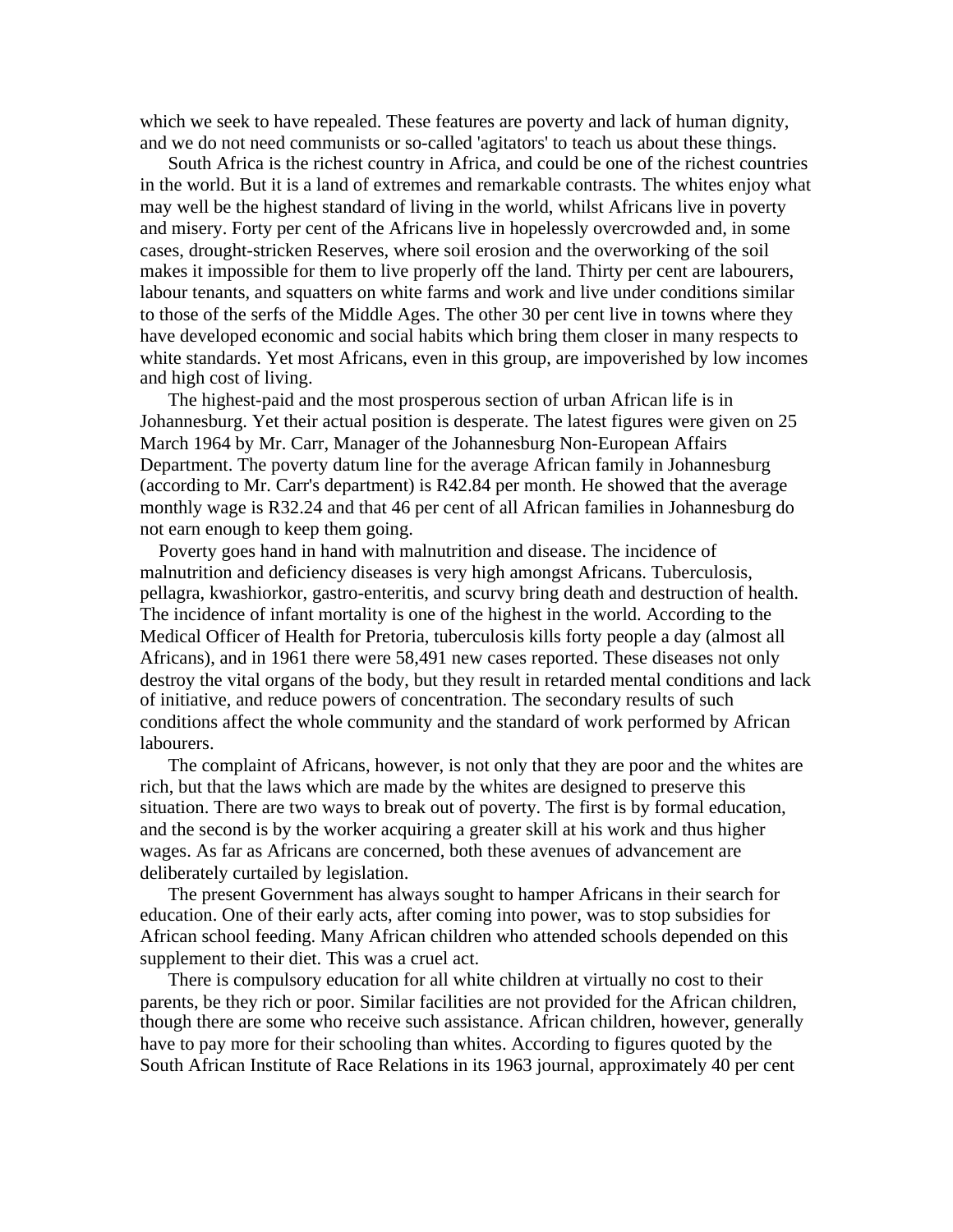of African children in the age group between seven to fourteen do not attend school. For those who do attend school, the standards are vastly different from those afforded

to white children. In 1960-61 the per capita Government spending on African students at State-aided schools was estimated at R12.46. In the same years, the per capita spending on white children in the Cape Province (which are the only figures available to me) was R144.57. Although there are no figures available to me, it can be stated, without doubt, that the white children on whom R144.57 per head was being spent all came from wealthier homes than African children on whom R12.46 per head was being spent.

 The quality of education is also different. According to the Bantu Educational Journal, only 5,660 African children in the whole of South Africa passed their Junior Certificate in 1962, and in that year only 362 passed matric. This is presumably consistent with the policy of Bantu education about which the present Prime Minister said, during the debate on the Bantu Education Bill in 1953:

 "When I have control of Native education I will reform it so that Natives will be taught from childhood to realize that equality with Europeans is not for them . . . People who believe in equality are not desirable teachers for Natives. When my Department controls Native education it will know for what class of higher education a Native is fitted, and whether he will have a chance in life to use his knowledge."

 The other main obstacle to the economic advancement of the African is the industrial colour-bar under which all the better jobs of industry are reserved for Whites only. Moreover, Africans who do obtain employment in the unskilled and semi-skilled occupations which are open to them are not allowed to form trade unions which have recognition under the Industrial Conciliation Act. This means that strikes of African workers are illegal, and that they are denied the right of collective bargaining which is permitted to the better-paid White workers. The discrimination in the policy of successive South African Governments towards African workers is demonstrated by the so-called 'civilized labour policy' under which sheltered, unskilled Government jobs are found for those white workers who cannot make the grade in industry, at wages which far exceed the earnings of the average African employee in industry.

 The Government often answers its critics by saying that Africans in South Africa are economically better off than the inhabitants of the other countries in Africa. I do not know whether this statement is true and doubt whether any comparison can be made without having regard to the cost-of-living index in such countries. But even if it is true, as far as the African people are concerned it is irrelevant. Our complaint is not that we are poor by comparison with people in other countries, but that we are poor by comparison with the white people in our own country, and that we are prevented by legislation from altering this imbalance.

 The lack of human dignity experienced by Africans is the direct result of the policy of white supremacy. White supremacy implies black inferiority. Legislation designed to preserve white supremacy entrenches this notion. Menial tasks in South Africa are invariably performed by Africans. When anything has to be carried or cleaned the white man will look around for an African to do it for him, whether the African is employed by him or not. Because of this sort of attitude, whites tend to regard Africans as a separate breed. They do not look upon them as people with families of their own; they do not realize that they have emotions - that they fall in love like white people do; that they want to be with their wives and children like white people want to be with theirs; that they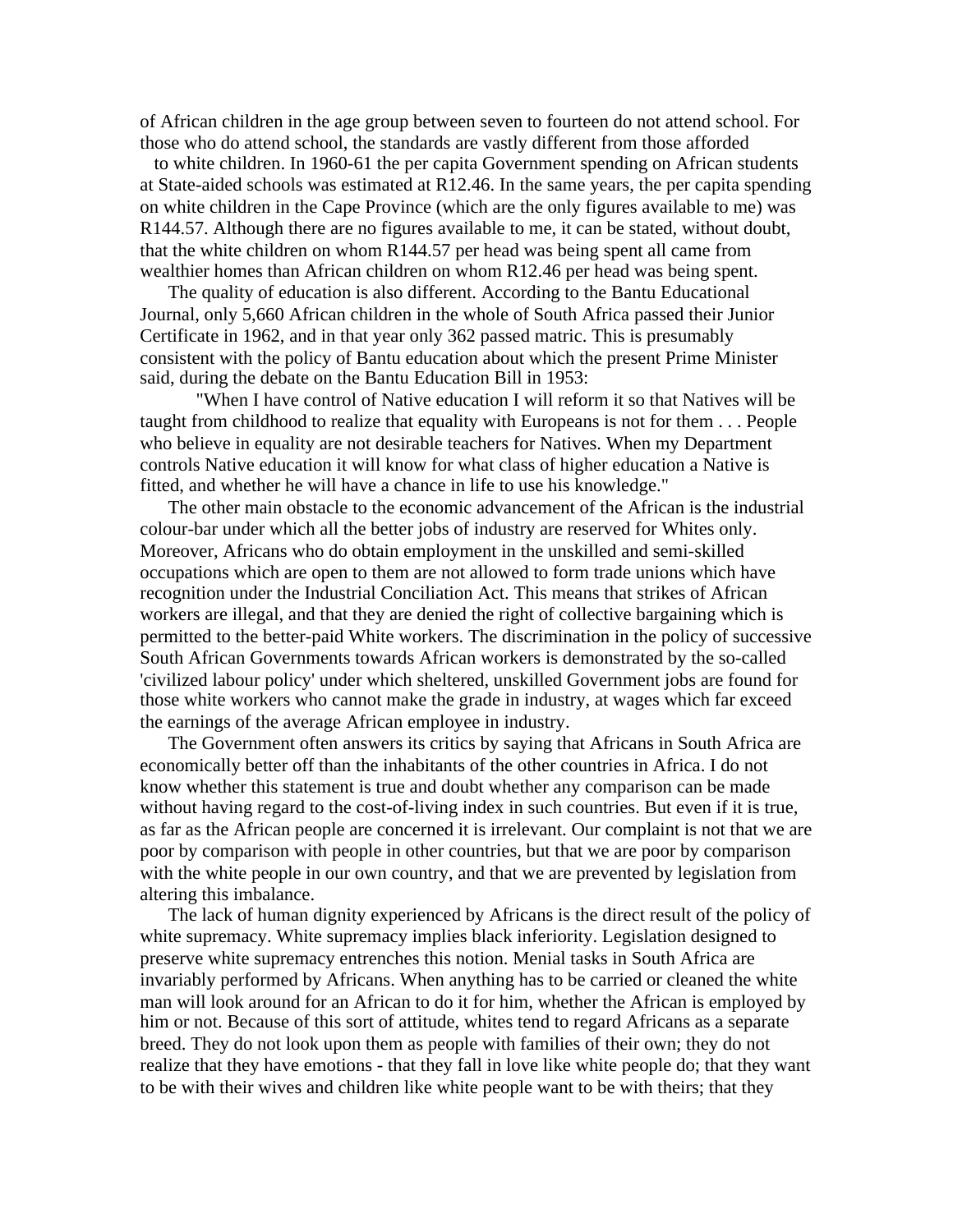want to earn enough money to support their families properly, to feed and clothe them and send them to school. And what 'house-boy' or 'garden-boy' or labourer can ever hope to do this?

 Pass laws, which to the Africans are among the most hated bits of legislation in South Africa, render any African liable to police surveillance at any time. I doubt whether there is a single African male in South Africa who has not at some stage had a brush with the police over his pass. Hundreds and thousands of Africans are thrown into jail each year under pass laws. Even worse than this is the fact that pass laws keep husband and wife apart and lead to the breakdown of family life.

 Poverty and the breakdown of family life have secondary effects. Children wander about the streets of the townships because they have no schools to go to, or no money to enable them to go to school, or no parents at home to see that they go to school, because both parents (if there be two) have to work to keep the family alive. This leads to a breakdown in moral standards, to an alarming rise in illegitimacy, and to growing violence which erupts not only politically, but everywhere. Life in the townships is dangerous. There is not a day that goes by without somebody being stabbed or assaulted. And violence is carried out of the townships in the white living areas. People are afraid to walk alone in the streets after dark. Housebreakings and robberies are increasing, despite the fact that the death sentence can now be imposed for such offences. Death sentences cannot cure the festering sore.

 Africans want to be paid a living wage. Africans want to perform work which they are capable of doing, and not work which the Government declares them to be capable of. Africans want to be allowed to live where they obtain work, and not be endorsed out of an area because they were not born there. Africans want to be allowed to own land in places where they work, and not to be obliged to live in rented houses which they can never call their own. Africans want to be part of the general population, and not confined to living in their own ghettoes. African men want to have their wives and children to live with them where they work, and not be forced into an unnatural existence in men's hostels. African women want to be with their menfolk and not be left permanently widowed in the Reserves. Africans want to be allowed out after eleven o'clock at night and not to be confined to their rooms like little children. Africans want to be allowed to travel in their own country and to seek work where they want to and not where the Labour Bureau tells them to. Africans want a just share in the whole of South Africa; they want security and a stake in society.

 Above all, we want equal political rights, because without them our disabilities will be permanent. I know this sounds revolutionary to the whites in this country, because the majority of voters will be Africans. This makes the white man fear democracy.

 But this fear cannot be allowed to stand in the way of the only solution which will guarantee racial harmony and freedom for all. It is not true that the enfranchisement of all will result in racial domination. Political division, based on colour, is entirely artificial and, when it disappears, so will the domination of one colour group by another. The ANC has spent half a century fighting against racialism. When it triumphs it will not change that policy.

 This then is what the ANC is fighting. Their struggle is a truly national one. It is a struggle of the African people, inspired by their own suffering and their own experience. It is a struggle for the right to live.